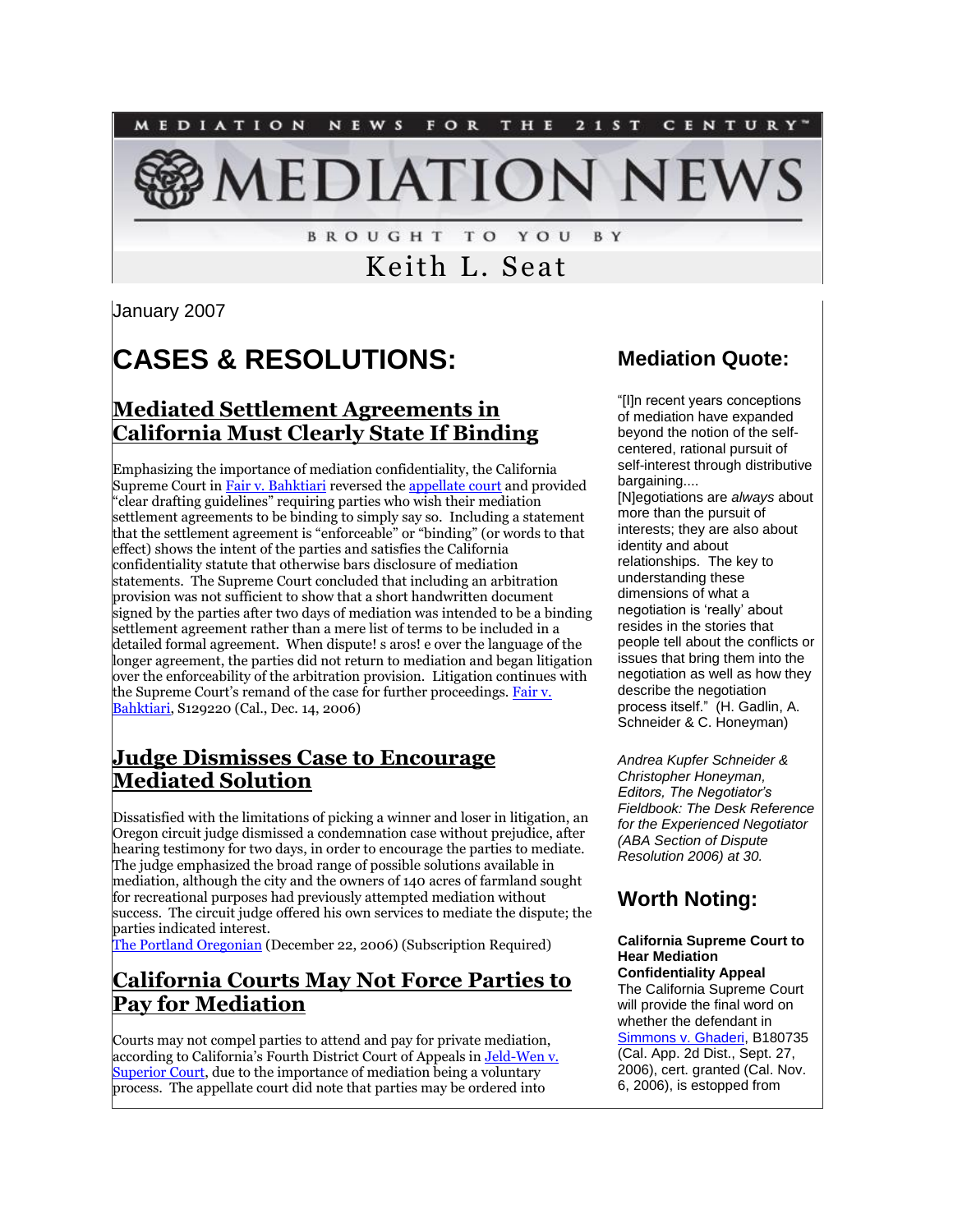mediation in smaller cases where they are not charged fees, and may be required to pay fees for mandatory settlement conferences. But in this sixfigure multi-party construction dispute, the appellate court was troubled that the marginally-involved uninsured party which objected to mediation faced a settlement demand of less than \$3,000, but was sanctioned for violating a court order to attend mediation and pay its pro rata share of tota! l medi! ation costs capped at \$50,000. The appellate court concluded that the lower court erred in requiring mediation and overturned the sanctions. [Jeld-Wen v. Superior Court,](http://tinyurl.com/t87jl) No. D048782 (Cal. App. 4th Dist., Jan. 4, 2007)

#### **Breach of Mediation Confidentiality Prevents Testimony by Tainted Experts**

A Michigan federal court prevented plaintiff's experts from testifying at trial i[n Irwin Seating Co. v. IBM](http://tinyurl.com/vq3ss), because plaintiff's counsel gave their experts the defendants' confidential mediation statements to read in preparing their reports. The experts claimed the confidential material did not influence them, but the court emphasized the importance of mediation confidentiality and the settlement privilege in deciding to block testimony by the experts. The court also sanctioned plaintiff by imposing attorneys' fees and costs. [Irwin Seating Co. v. International Business Machines Corp.,](http://tinyurl.com/vq3ss) 1:04-CV-568 (W.D. Mich., Nov. 29, 2006)

#### **California Statute Voids Agreements to Mediate Construction Disputes Out of State**

An agreement to mediate was held unenforceable by a California appellate court i[n Templeton Development Corp. v. Dick Emard Electric, Inc.,](http://tinyurl.com/vhu24) due to a California statute preventing disputes involving California subcontractors on construction projects in the state from being "litigated, arbitrated or otherwise determined" outside the state. The contract between a California subcontractor and a Las Vegas general contractor for construction in California required the parties to mediate any dispute in Las Vegas, prior to arbitration or litigation. But when the subcontractor refused to mediate in Las Vegas and the contractor refused to mediate in California, the court permitted the subcontractor to proceed with litigation, since the arbitration clause was expressly conditioned on an initial effort to mediate. While the court recognized that mediation doesn't necessarily "determine" anything! , it w! as not clear to what process other than mediation the statutory phrase "otherwise determined" might apply.

[Templeton Development Corp. v. Dick Emard Electric, Inc.,](http://tinyurl.com/vhu24) C052528 (Cal. App. 3d Dist., Oct. 25, 2006)

#### **Intertwined Bankruptcy and Tax Cases Resolved in Mediation**

After a decade of disputes involving litigation in both state and federal courts, complicated by bankruptcy filings, the New York subsidiaries of Mirant Corporation appear to have finally resolved tax issues that will allow the company to emerge from bankruptcy in New York as it has elsewhere in the country. The underlying tax disputes were with the towns of Haverstraw and Stony Point and the local school district relating to two power generating plants. Ongoing negotiations ended with two long days of mediation that went into the weekend, with the parties signing a term sheet that is to result in a detailed final agreement.

relying on the confidentiality of mediation proceedings to avoid proof of an oral settlement agreement. The defendant litigated over facts from the mediation for fifteen months before claiming they were confidential.

#### **Student Mediators Compete in National Competitions**

As mediation becomes mainstream, both college and law school students are engaging in national mock mediation competitions. Drake Law School in Des Moines, Iowa hosted both the National Law School Mediation Tournament in late November and the National Intercollegiate Mediation Competition earlier in the month. Unlike programs in which competition is focused on advocacy in mediation, these tournaments include competition among mediators; the college program even provides "national rankings" of students as mediators. The conferences are sponsored by the American Mock Trial Association and the International Academy of Dispute Resolution. [Aberdeen American News](http://tinyurl.com/tv8c4)  [\(December 11, 2006\)](http://tinyurl.com/tv8c4)  [\(Subscription Required\);](http://tinyurl.com/tv8c4) [Drake](http://tinyurl.com/y5qy5e)  [Law School News \(November](http://tinyurl.com/y5qy5e) 

[24, 2006\)](http://tinyurl.com/y5qy5e)

#### **Other Cases & Resolutions:**

**Contract Dispute Threatens Michigan's Health Care; Detroit Medical Center and Wayne State University to Mediate at Urging of Governor,** [Detroit Free Press](http://tinyurl.com/y67kjv)  [\(November 10, 2006\)](http://tinyurl.com/y67kjv)

**Long Island County Proposes Mediation of Real Estate Dispute in Effort to Land CanonUSA Headquarters,**  [Long Island Business News](http://www.libn.com/breakingNews.htm?articleID=6503)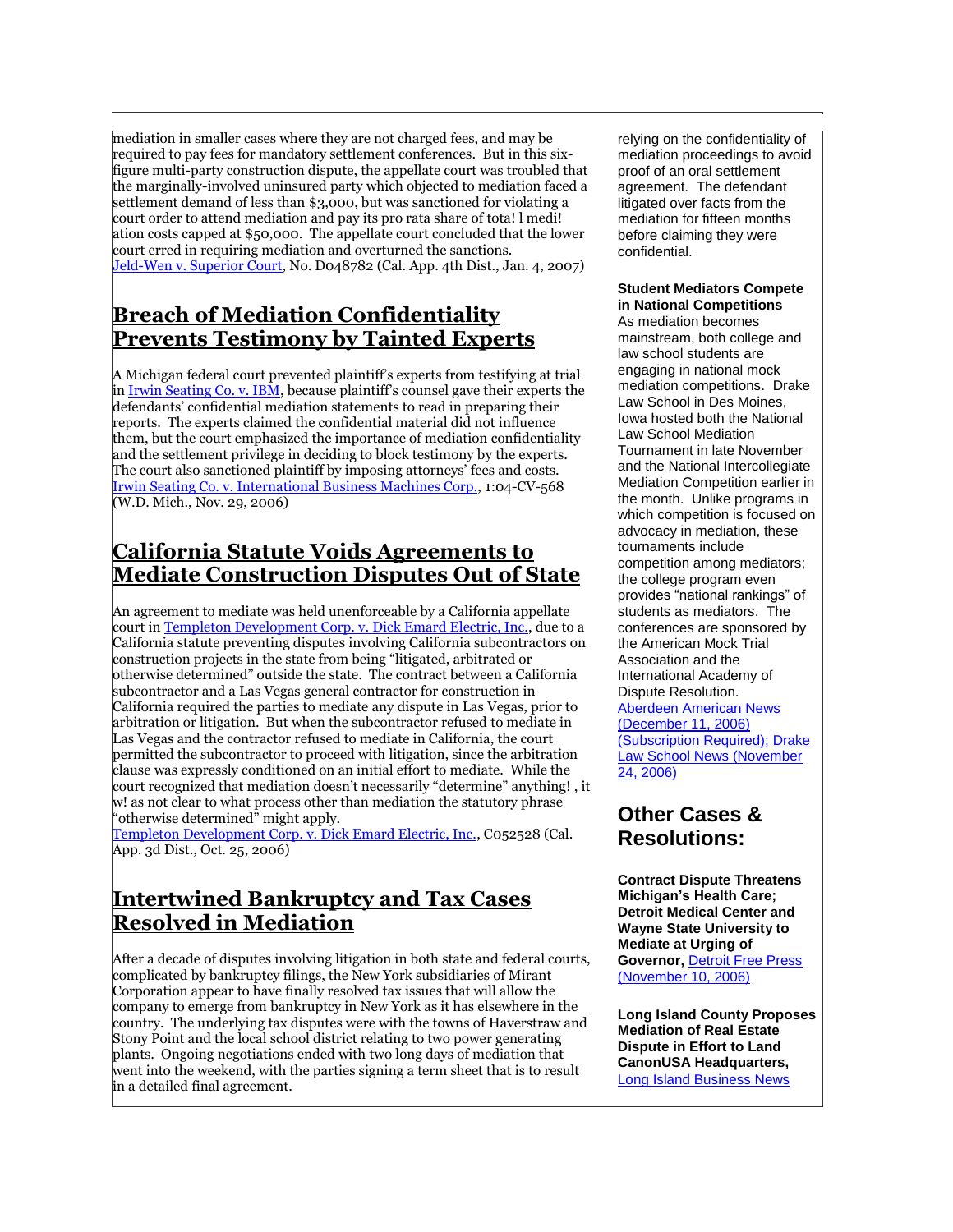[The Journal News](http://tinyurl.com/yy8vet) (November 21, 2006); Harvard Law School Press Release (November 28, 2006)

#### **Neutral Evaluation First Step in Wal-Mart Mediation**

A non-binding neutral evaluation was issued by a mediator after two days of proceedings in a dispute between Wal-Mart and Jacksonville, Florida officials over the desirability of a Supercenter due to traffic concerns and land development requirements. The mediator scheduled a third day of mediation and urged the parties to compromise on design and building concepts that could satisfy everyone. The mediation was initially sought by Wal-Mart after the local city council blocked development of its large retail center. [The Florida Times-Union \(Jacksonville\)](http://tinyurl.com/y6xpum) (December 29, 2006)

#### **Muslim Cleric, Airline Successfully Mediate in New Zealand**

The New Zealand Human Rights Commission illustrated the success of its dispute resolution program – which since 2002 has focused on mediation – by detailing a number of cases, one of which resolved claims against an airline by a Muslim religious leader who was removed from a plane as a security risk for spending ten minutes in the toilet in ritual ablutions before take off. The airline ultimately gave the cleric a written apology and financial compensation for missing his presentation at an overseas conference, and instituted cultural awareness training and other changes to prevent recurrences. Overall, the Commission reported that discrimination complaints are up 11% over the previous year. [New Zealand Herald](http://www.nzherald.co.nz/section/story.cfm?c_id=1&objectid=10414594) (December 9, 2006)

# **Comedian Seeks Mediation to Offer Apology**

Former *Seinfeld* star Michael Richards has agreed to a face-to-face mediation with the African-American men he called racial epithets from the stage of a Los Angeles comedy club. Richards seeks to apologize and possibly offer compensation, and the parties hope the mediation will offer an opportunity for productive dialogue, resolution and healing. [E! News](http://tinyurl.com/y6tvqn) (December 1, 2006)

# **NEWS & INITIATIVES:**

#### **Litigation Against Corporations Increasing Despite ADR**

A detailed survey of hundreds of senior corporate counsel on litigation trends around the world concluded that litigation continues to increase and occupy ever greater attention and resources, even with the growth of alternative dispute resolution. In ranking litigation exposure, respondents' top concerns were labor and employment, contract issues, regulatory issues, intellectual property and class actions. While class actions are primarily an issue in the United States, substantial increases in the United Kingdom were reported. The survey covered international arbitration, which respondents considered to be similar to litigation in both the cost and amount of time involved.

#### (December 6, 2006)

**Dallas School District and Local Education Coalition to Mediate Civil Rights Issues with Help of Department of Justice's Community Relations Division,** [Dallas](http://tinyurl.com/y57qcy)  [Morning News \(December 21,](http://tinyurl.com/y57qcy)  [2006\)](http://tinyurl.com/y57qcy) (Subscription Required)

**Denver Archdiocese Reaches Mediated Settlements of \$100,000 to \$150,000 in Four Sex-Abuse Cases,** [Houston](http://tinyurl.com/trkx8)  [Chronicle \(November 14, 2006\)](http://tinyurl.com/trkx8)

**QMed and Alere Medical Settle Arbitration of Contract Dispute in Mediation,**  [MSN.Money \(December 8,](http://tinyurl.com/y2qzen)  [2006\)](http://tinyurl.com/y2qzen)

**Fiji's Great Council of Chiefs Appoints Mediation Committee to Address Impasse Between Government and Military,** [Fiji](http://www.fijitimes.com/story.aspx?id=51616)  [Times \(November 13, 2006\)](http://www.fijitimes.com/story.aspx?id=51616)

Other News & Initiatives: **New Justice in Malta Promotes Mediation in First Comments from Bench,** [The](http://tinyurl.com/y77ers)  [Malta Independent \(November](http://tinyurl.com/y77ers)  [10, 2006\)](http://tinyurl.com/y77ers)

**At Country's First Mediation Training, Fiji Labor Minister Urges Mediation and Encourages Expansion Beyond Labor Issues to Commercial and Political Disputes,** [Fiji Times](http://www.fijitimes.com/story.aspx?id=51253)  [\(November 7, 2006\)](http://www.fijitimes.com/story.aspx?id=51253)

**Dubai Chamber of Commerce & Industry Organizes Mediation Conference with Assistance of Highly-Regarded Singapore Mediation Center,** [AME](http://www.ameinfo.com/103418.html)  [Information \(December 8, 2006\)](http://www.ameinfo.com/103418.html)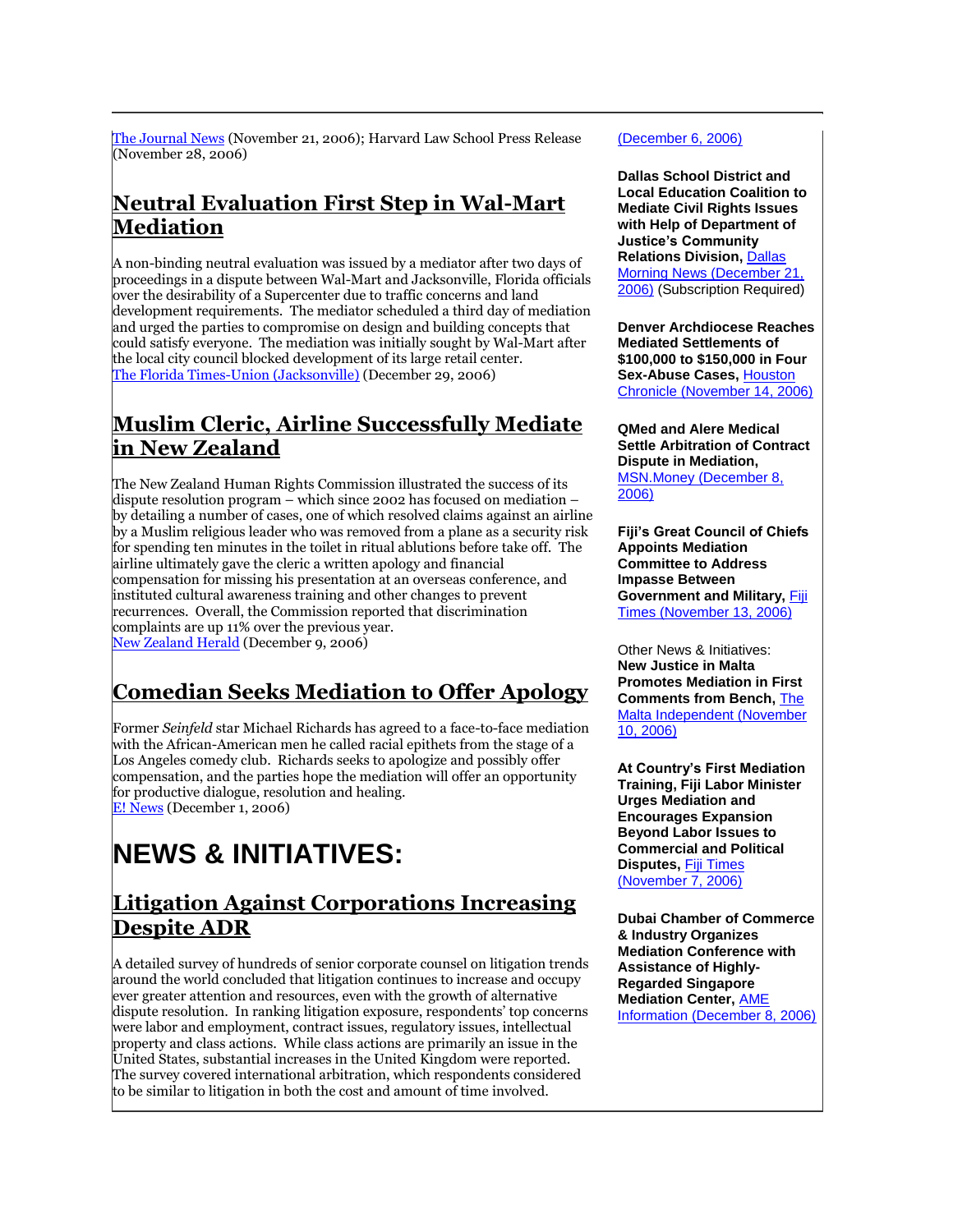[Fulbright & Jaworski's Third Annual Litigation Trends Survey Findings](http://tinyurl.com/snth7) (Registration Required)

# **Mediation Gaining in Reinsurance Industry**

Arbitration has long been the reinsurance industry's primary avenue for resolving serious disputes, but increasing frustration with arbitration becoming more like litigation is causing many in the industry to move towards mediation. Mediation is now being used in many smaller reinsurance disputes, where its speed and efficiency impress parties. [Business Insurance](http://tinyurl.com/y2yfwy) (November 6, 2006) (Subscription Required)

#### **E-Discovery Burdens Encourage Mediation**

The ongoing expansion of "e-discovery" – discovery of electronic materials in legal proceedings – has led to updated Federal Rules of Civil Procedure definitions that took effect December 1, 2006, with state rules of procedure generally following suit. The increased time, expense and aggravation involved, as e-discovery and procedures for production expand in litigation and even arbitration, provide an additional incentive for parties to use mediation. In mediation, parties often reach resolution with little, if any, formal discovery, or can come to consensus on limited information to be exchanged, often with creative help from the mediator. For example, parties might agree on techniques, such as informal sampling, that would be limited to use in the mediation and could not be used in any later litigation. [The National Law Journal](http://web2.westlaw.com/find/default.wl?rs=WLW6.11&fn=_top&sv=Split&findjuris=00001&mt=NewsAndBusines!%0d%0a%20s&!%0d%0a%20vr=2.0&rp=/find/default.wl&cite=11/27/2006+Nat) (November 27, 2006) (Subscription Required)

## **Mississippi Considers Mediation for All Tort Claims**

All tort claims would be required to be mediated prior to being litigated under newly-introduced legislation in Mississippi. The legislation would toll the statute of limitations while the dispute is in mediation, and a civil action could not be filed until 90 days after mediation or written denial of claim. Only mediators who have practiced law at least five years could be certified and appointed by the state bar.

[Mississippi H.B. 158](http://tinyurl.com/y34vzr) (December 28, 2006)

## **State Consumer Hotline Refers Disputes to Mediation**

New Hampshire's consumer protection hotline, sponsored by the state attorney general's Consumer Protection and Antitrust Bureau, handles over 19,000 complaints and inquiries a year. While a pattern of complaints may result in criminal prosecution, other matters may be referred to mediation. Mediators helped consumers recoup over \$500,000 between 2003 and 2005, in areas such as contractor disputes, used car sales, purchases over the internet and lottery scams. [Concord Monitor](http://tinyurl.com/urt9l) (December 26, 2006)

**Mediation Trumps Litigation in Obtaining Restitution**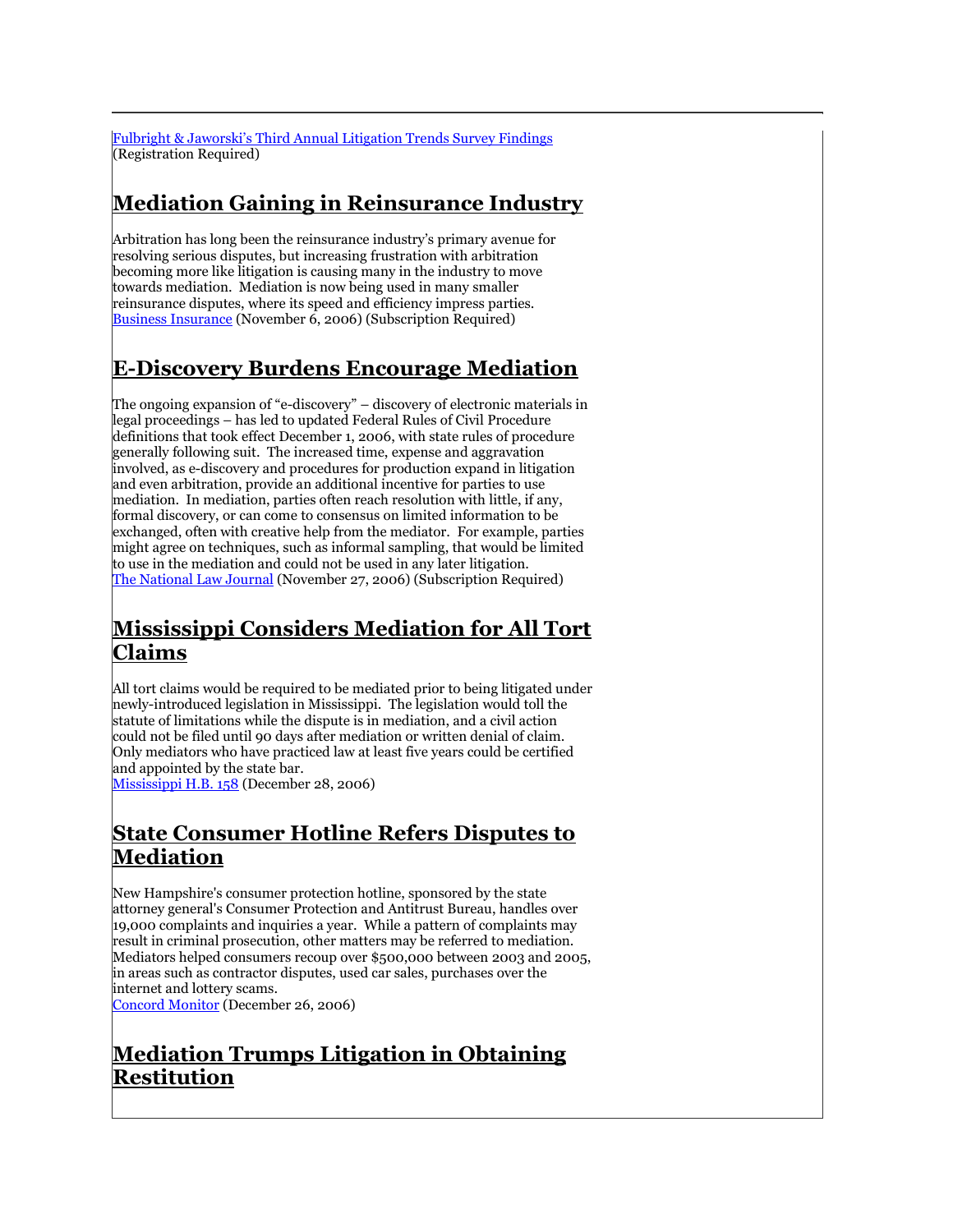Missouri's attorney general recovered \$5.3 million for consumers through mediation in 2006, which exceeded sixteen-fold the amount recovered through litigation. Recoveries by mediation were up 50% over the previous year.

[Springfield News](http://tinyurl.com/vxbrf) (December 28, 2006)

#### **European Commission Commits to Use of Mediation in Contracts**

The European Commission recently committed to use mediation and other forms of alternative dispute resolution in disputes with contractors, many of whom have complained to the Commission Ombudsman. The Commission previously endorsed mediation as a better way to resolve disputes, and proposes to include an optional mediation clause in its standard procurement contracts. While the Commission states it cannot require contractors to mediate disputes with their subcontractors, the Ombudsman is encouraging the Commission to recommend mediation in such situations, as well as using mediation in disputes over grants made by the Commission. [US Federal News](http://tinyurl.com/vxbrf) (December 18, 2006) (Subscription Required)

#### **Voluntary Mediation Proves Itself in Scotland**

Mediation in Scotland has not had judicial and legislative encouragement as in England, yet has developed steadily due to the positive experiences of those who have used it on a voluntary basis across a broad range of commercial disputes. Scotland has now been reached the point where courts are promoting mediation and new court rules are being contemplated that would impose sanctions on parties for unreasonably failing to participate in mediation.

[Legal We](http://web2.westlaw.com/find/default.wl?rs=WLW6.11&fn=_top&sv=Split&findjuris=00001&mt=NewsAndBusiness&vr=2.0&rp=/find/default.wl&cite=2006+WLNR+18987046)ek (November 2, 2006) (Subscription Required)

#### **China Considering Nationwide Mediation Regulation**

The Chinese Ministry of Justice is developing comprehensive legislation to regulate the practice of mediation throughout China. The legislation was proposed by the 10th National People's Congress, which recognizes the "pivotal role" mediation already plays in resolving civil disputes and promoting economic development, but sees a need for improved quality, standardization and greater financial support.

[World News Connection](http://tinyurl.com/yypc2b) (November 24, 2006) (Subscription Required)

## **Mediation Training for African Telecom Sector**

Along with helping African telecommunications markets move towards the world's best practices, the Commonwealth Telecommunications Organization (CTO) is emphasizing effective ways to manage the unavoidable disputes between telecom providers, customers, supplier and regulators in order to minimize damage to relationships. CTO and CEDR (the Centre for Effective Dispute Resolution) provided a multi-day mediation training in Cameroon for over 30 lawyers in the telecom sector from eight African countries.